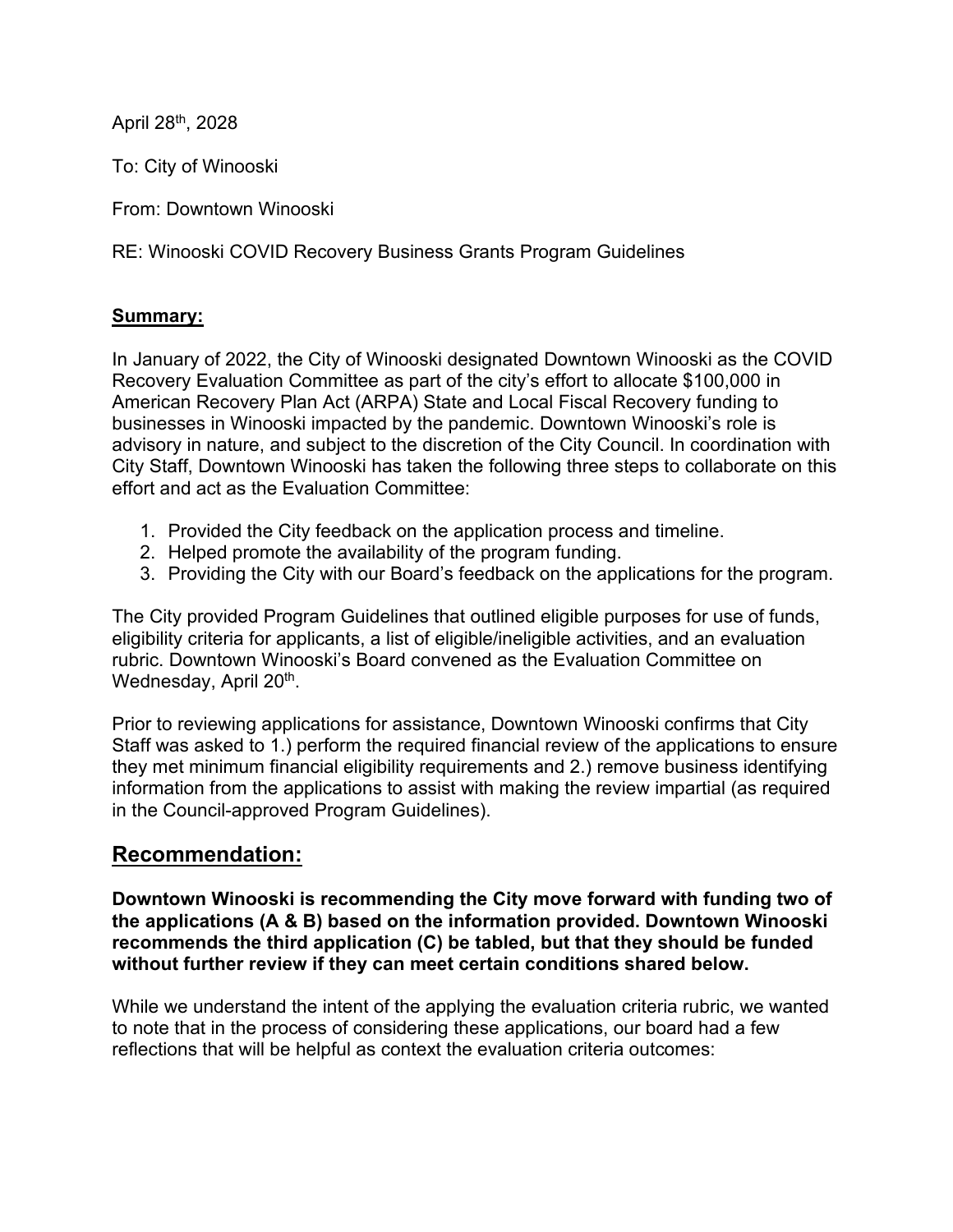- The criteria related to financial analysis will be "NA" for each criteria review due to three factors:
	- o We were not provided sufficient information to determine whether applicants had positive balance sheets pre-pandemic.
	- $\circ$  We are not aware of a publicly available index, nor were we provided with one, to determine what the "median pandemic losses in Winooski for business type".
- We believe many of the types of businesses impacted by the pandemic are not benefited from having a formal MBE or WBE designation status (Minority or Women Owned Business). Unlike organizations that regularly compete for federal funding or contracts, having that designation may not provide a financial or business-related benefit in exchange for applying for/maintaining the designation. We recommend allowing business owners to self-identify as being minority or women owned, and remove the formal certification requirement.
- The board believes each of the business types adds vibrancy, vitality, and provides services/goods/jobs to the community. We also found it challenging to identify specific business types as being "under-represented". The Board decided to leave each of those scores as an "NA" as a result of those factors.

While one of the applications scores relatively "low" on the scale (applicant C scored a "1"), the ambiguity caused by not being in a position to apply the criteria above was limiting to each of the applicants. Assuming the financial challenges applicant C and each of the applicants represented are accurate, we believe each of them is a eligible and worthy investment of funds from this relief program.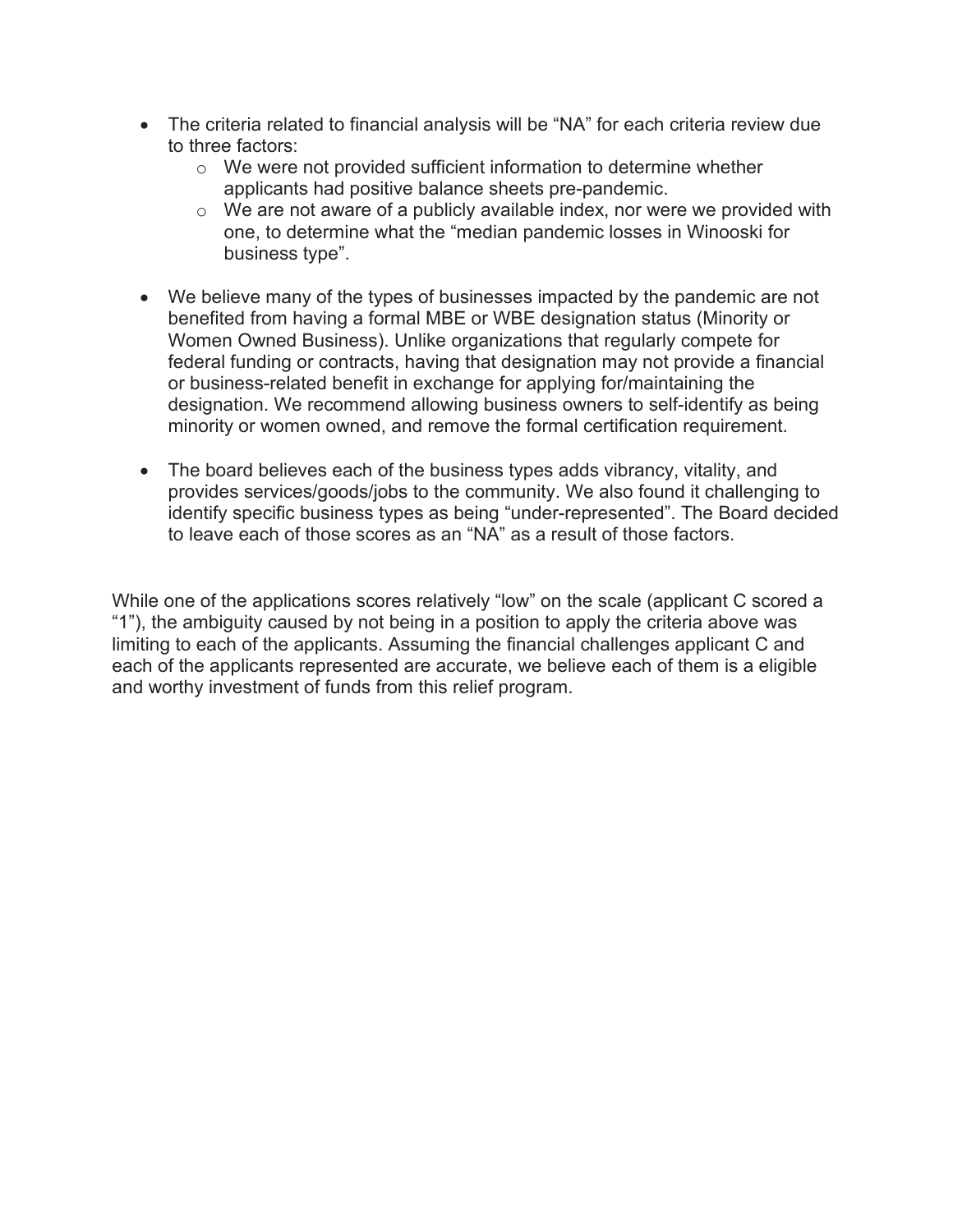# **Applicant A**

| Criteria                                                                                                         | Score** |                |
|------------------------------------------------------------------------------------------------------------------|---------|----------------|
| Business can demonstrate positive balance sheet pre-COVID (2019 year end)                                        |         | N/A            |
| Retains jobs in Winooski                                                                                         |         | 1              |
| Business employs Winooski residents                                                                              |         | $\overline{2}$ |
| Revenue loss percentage aligns with median pandemic losses in Winooski for business<br>type $(+/- 5%)$           |         | N/A            |
| Retains business types currently under-represented or lacking in the City and<br>desired/needed by the community |         | N/A            |
| Certified MBE or WBE (Minority Owned Business or Women Owned Business) or<br>Certified LGBTQIA+                  |         |                |
| <b>Total Score</b>                                                                                               |         | 4              |
| ** Scoring:                                                                                                      |         |                |

- 0 Does not meet criteria
	- 1 Meets minimum level of criteria
	- 2 Meets high level of criteria

Recommendation - approve grant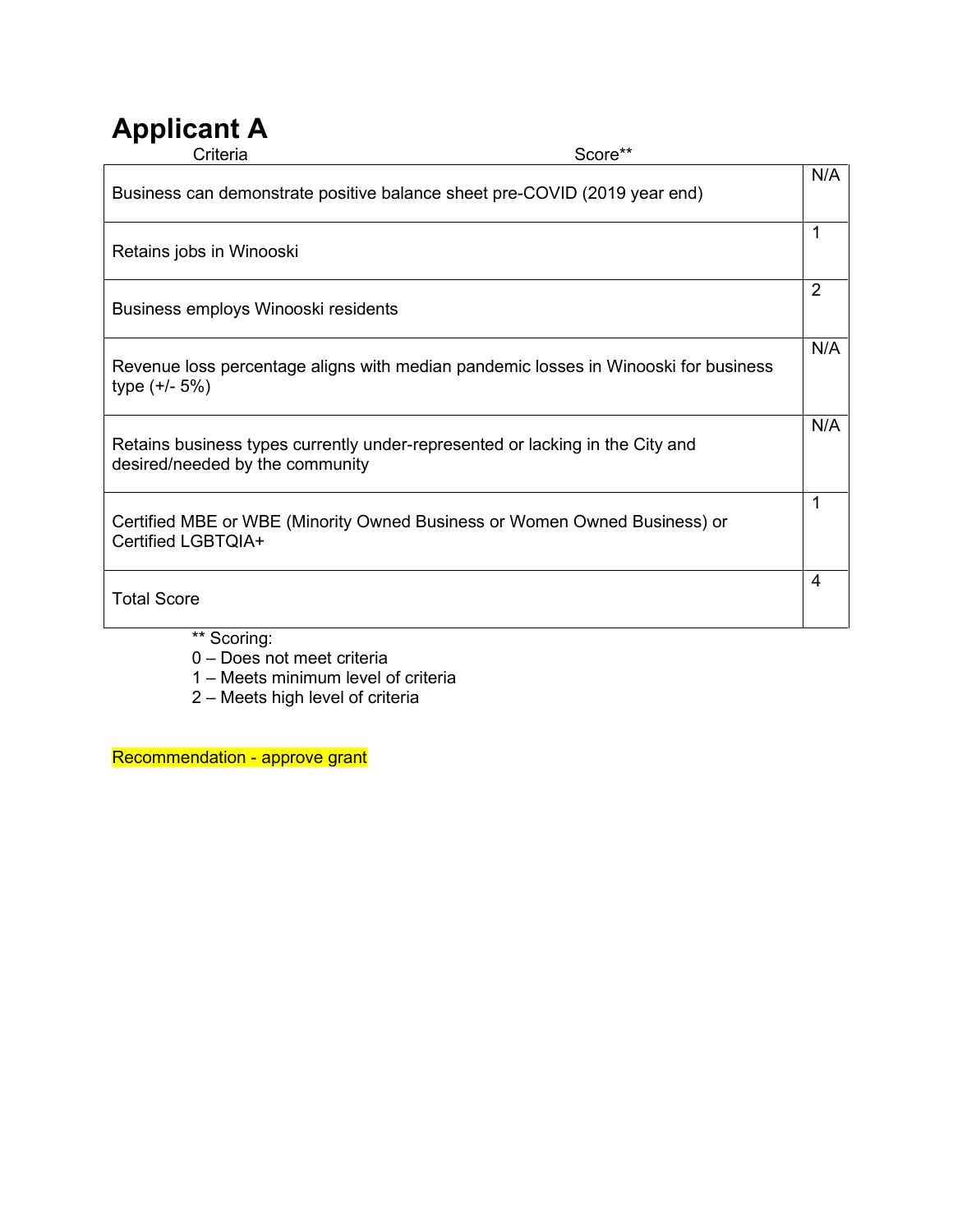# **Applicant B**

| Criteria                                                                                                         | Score**                                                                             |                |
|------------------------------------------------------------------------------------------------------------------|-------------------------------------------------------------------------------------|----------------|
| Business can demonstrate positive balance sheet pre-COVID (2019 year end)                                        |                                                                                     | N/A            |
| Retains jobs in Winooski                                                                                         |                                                                                     | $\overline{2}$ |
| Business employs Winooski residents                                                                              |                                                                                     | $\mathbf{1}$   |
| type $(+/- 5%)$                                                                                                  | Revenue loss percentage aligns with median pandemic losses in Winooski for business | N/A            |
| Retains business types currently under-represented or lacking in the City and<br>desired/needed by the community |                                                                                     | N/A            |
| Certified MBE or WBE (Minority Owned Business or Women Owned Business) or<br>Certified LGBTQIA+                  |                                                                                     | $\Omega$       |
| <b>Total Score</b>                                                                                               |                                                                                     | 3              |
| ** Scoring:                                                                                                      |                                                                                     |                |

- 0 Does not meet criteria
	- 1 Meets minimum level of criteria
	- 2 Meets high level of criteria

Recommendation - Approve Grant